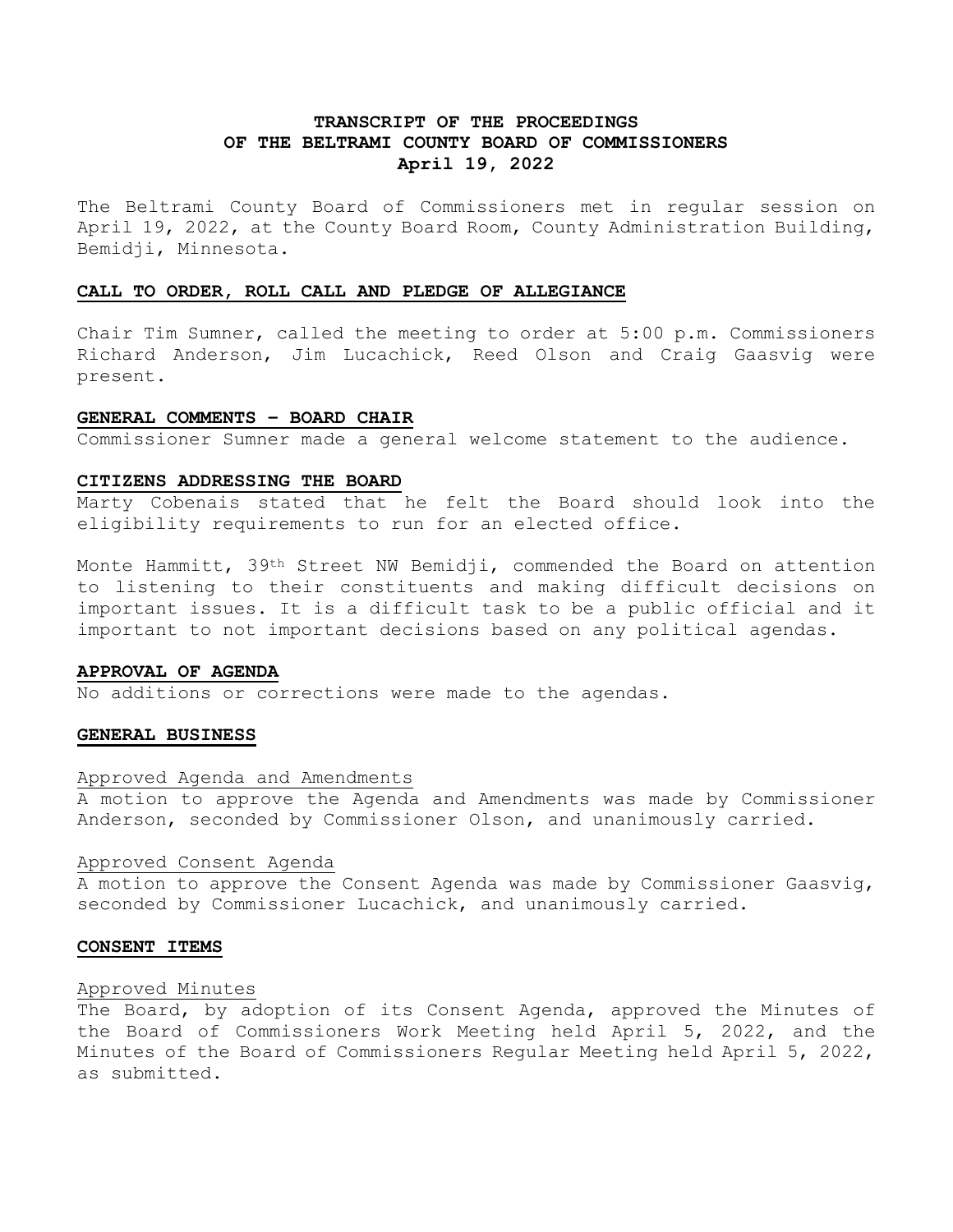### Approved Auditor/Treasurer Warrant Payment Listing

The Board, by adoption of its Consent Agenda, received and approved the warrant payment listing submitted by the Auditor/Treasurer's Office.

# Approved Payment of Auditor/Treasurer Bills

The Board, by adoption of its Consent Agenda, approved payment of Auditor/Treasurer bills, as submitted.

#### Approved New Application for Tobacco License

The Board, by adoption of its Consent Agenda, approved the New Application for Tobacco License to DG Retail LLC, DBA: Dollar General, 9200 Irvine Avenue location.

#### Approved Repurchase of Forfeited Property

The Board, by adoption of its Consent Agenda, approved the Resolution an Application for repurchase of forfeited property 31.00396.03 in Northern Township:

Whereas, Minnesota Statute 281.174 requires real estate property delinquent three years to be forfeited to the State of Minnesota;

Whereas, The property owner was delinquent three years on property tax payments;

Whereas, The Beltrami County Auditor-Treasurer's Office followed Minnesota Statute regarding required notifications and worked with the property owner to resolve the delinquency;

Whereas Efforts were unsuccessful and the properties forfeited to the State of Minnesota on October 26, 2020;

Whereas Minnesota Statute 282.241 allows for repurchase of forfeited properties during the year following the date of forfeiture, and in any case only after the adoption of a resolution by the board of county commissioners determining that by repurchase undue hardship… resulting from the forfeiture will be corrected;

Whereas, The Beltrami County Board of Commissioners reviewed the application for repurchase and determined that allowing the repurchase will correct an undue hardship.

THEREFORE BE IT RESOLVED that the Beltrami County Board of Commissioners does hereby determine that the repurchase will correct and undue hardship, and approves the Application for Repurchase of Forfeited Lands.

## Approved PILT Resolution of Support

The Board, by adoption of its Consent Agenda, approved the PILT Resolution of Support: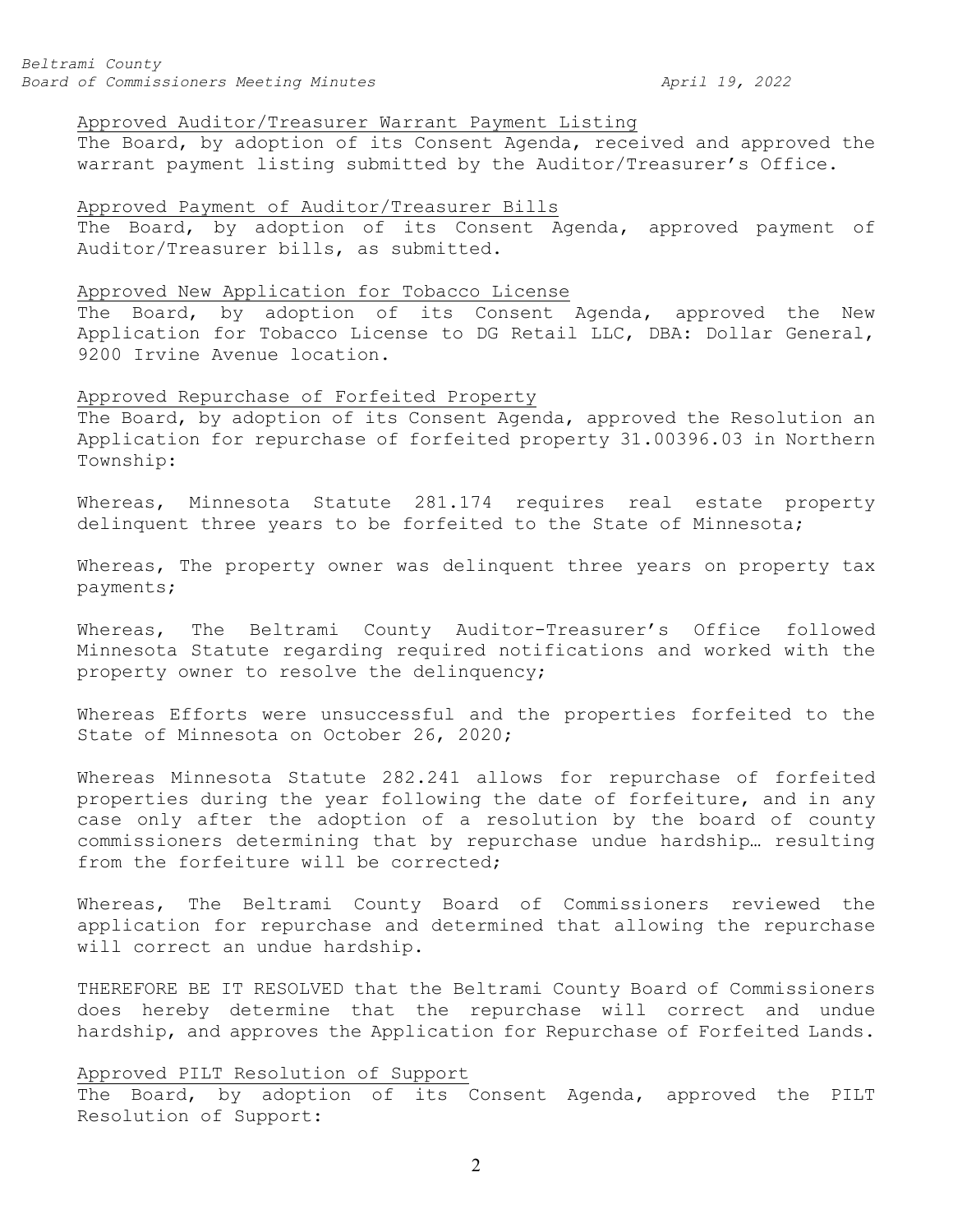WHEREAS, the Payment in Lieu of Taxes (PILT) Program passed into Minnesota law in 1979 with the statutory purpose "to address the disproportionate impact of state land ownership on local units of government with a large proportion of state land;" and

WHEREAS, 95% of all PILT acreage is located in the northern-half of Minnesota; and

WHEREAS, since 1995, nearly all PILT payment increases have gone to southern Minnesota and metro area counties; and

WHEREAS, in 1979 when PILT payments began, the biggest disparity between the highest PILT compensated county to the lowest compensated county was 8:1 or, 8 times higher, yet today that disparity has grown to a whopping 170:1 or, 170 times higher; and

WHEREAS, the principal cause PILT payments are so inequitable across MN, is because in 1995, the Acquired Acres category of PILT Payments switched from a flat rate to instead, a land value basis, yet all other major PILT Payment categories remained at a flat rate; and

WHEREAS, the Northern Counties Land Use Coordinating Board (NCLUCB) recently completed a Comprehensive Study re: State PILT and Payments to Counties which verifies all of the above-mentioned inequities; and

WHEREAS, SF 2793 (Bakk) & HF 3073 (Ecklund) have been introduced to help rectify these huge inequities in PILT Payments by substantially increasing PILT payments to Northern MN counties, including a 24.3% increase in Beltrami County; and

NOW, THEREFORE, BE IT RESOLVED, that Beltrami County hereby urges the 2022 Legislature to pass the respective Bakk-Ecklund PILT Bills through the necessary committees and include them in their final Omnibus Tax Bill.

#### Approved Strodtman Acres Plat

The Board, by adoption of its Consent Agenda, approved the Strodtman Acres Plat in Grant Valley Township, as submitted.

### Approved Out-of-State Travel

The Board, by adoption of its Consent Agenda, approved the out-of-state travel to Colorado for Health & Human Services Director to attend the National Association of Counties Annual Conference in July, 2022, as submitted.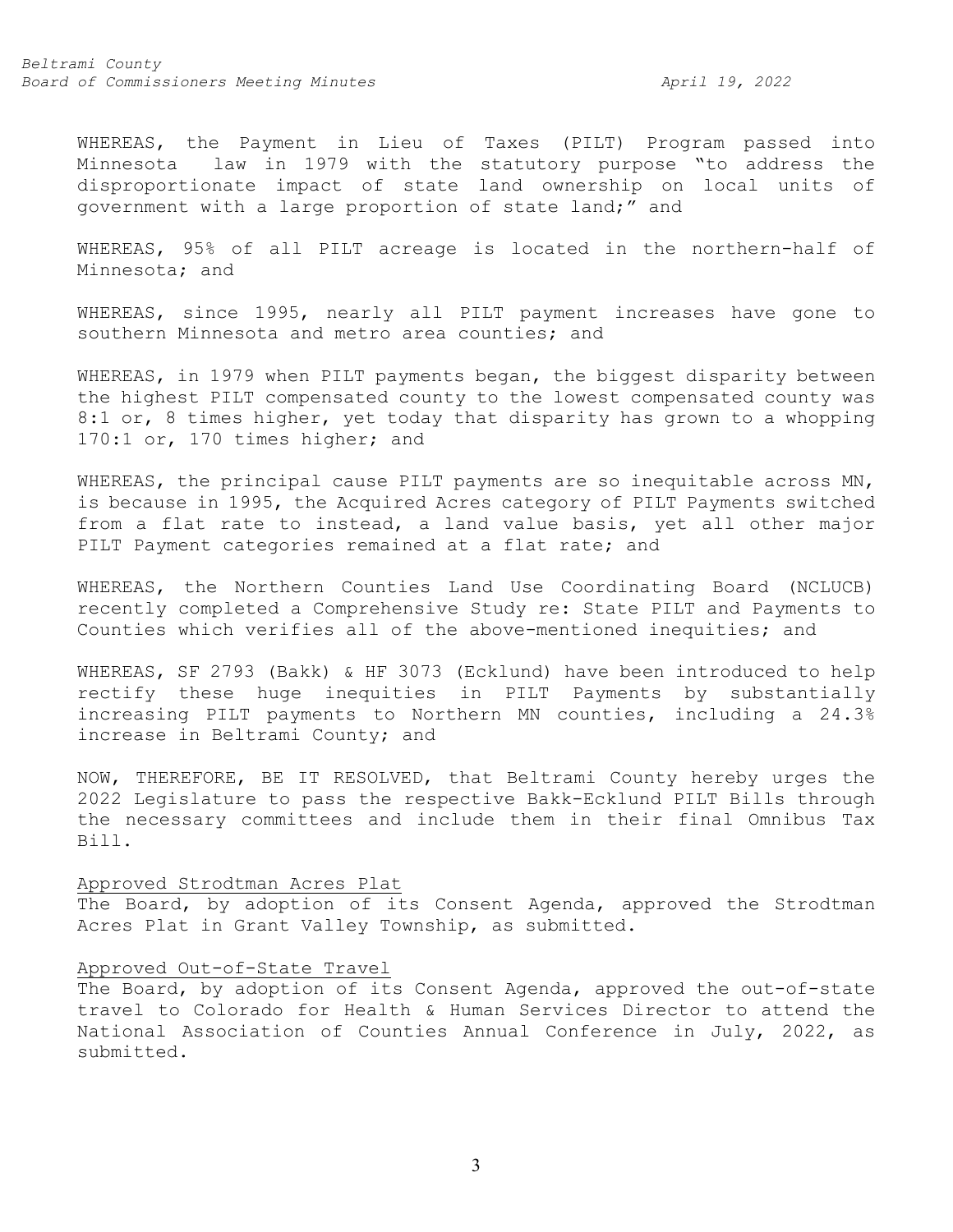## Approved PrimeWest Resolution for 2022 Procurement

The Board, by adoption of its Consent Agenda, approved the PrimeWest 2022 Procurement Resolution for Special Needs Care:

WHEREAS, the Minnesota Department of Human Services (DHS) has published a Request For Proposals (RFPs) to provide health care services to recipients of SNBC (Special Needs Basic Care) and MinnesotaCare in eighty (80) Minnesota counties including Beltrami County, and

WHEREAS, DHS has requested County evaluations and recommendations regarding the RFP proposals from each respective county; and

WHEREAS, PrimeWest Health submitted proposals to provide managed health care services in Beltrami County, and

WHEREAS, representatives of Beltrami County, Health & Human Services, have reviewed and evaluated the proposals; and

WHEREAS, PrimeWest Health have submitted proposals suitable to meet our needs.

NOW THEREFORE, BE IT RESOLVED that the Beltrami County Board of Commissioners supports the recommendation of Beltrami County Health &<br>Human Services, approving PrimeWest Health as Managed Care Human Services, approving PrimeWest Health Organization(s) (MCO(s) providing managed health care services for people accessing SNBC (Special Needs Basic Care) in Beltrami County.

Approved Contract with NWRDC/Dancing Sky Area Agency on Aging The Board, by adoption of its Consent Agenda, approved the new contract for services with NWDC/Dancing Sky Area Agency on Aging, as submitted.

Approved Health & Human Services Family Child Care Licenses The Board, by adoption of its Consent Agenda, approved the family child care licenses, as submitted.

Approved Health & Human Services Family Foster Care Licenses The Board, by adoption of its Consent Agenda, approved the family foster care licenses, as submitted.

#### Approved Health & Human Services Warrant Payment List

The Board, by adoption of its Consent Agenda, received and approved the warrant payment listing submitted by Health & Human Services Department.

# **REGULAR AGENDA**

# National Therapy Animal Day Proclamation

Administrator Barry introduced Terri Mayer. Ms Mayer presented information regarding the importance of therapy animals in the daily lives of community members. She introduced her Great Dane, Layla and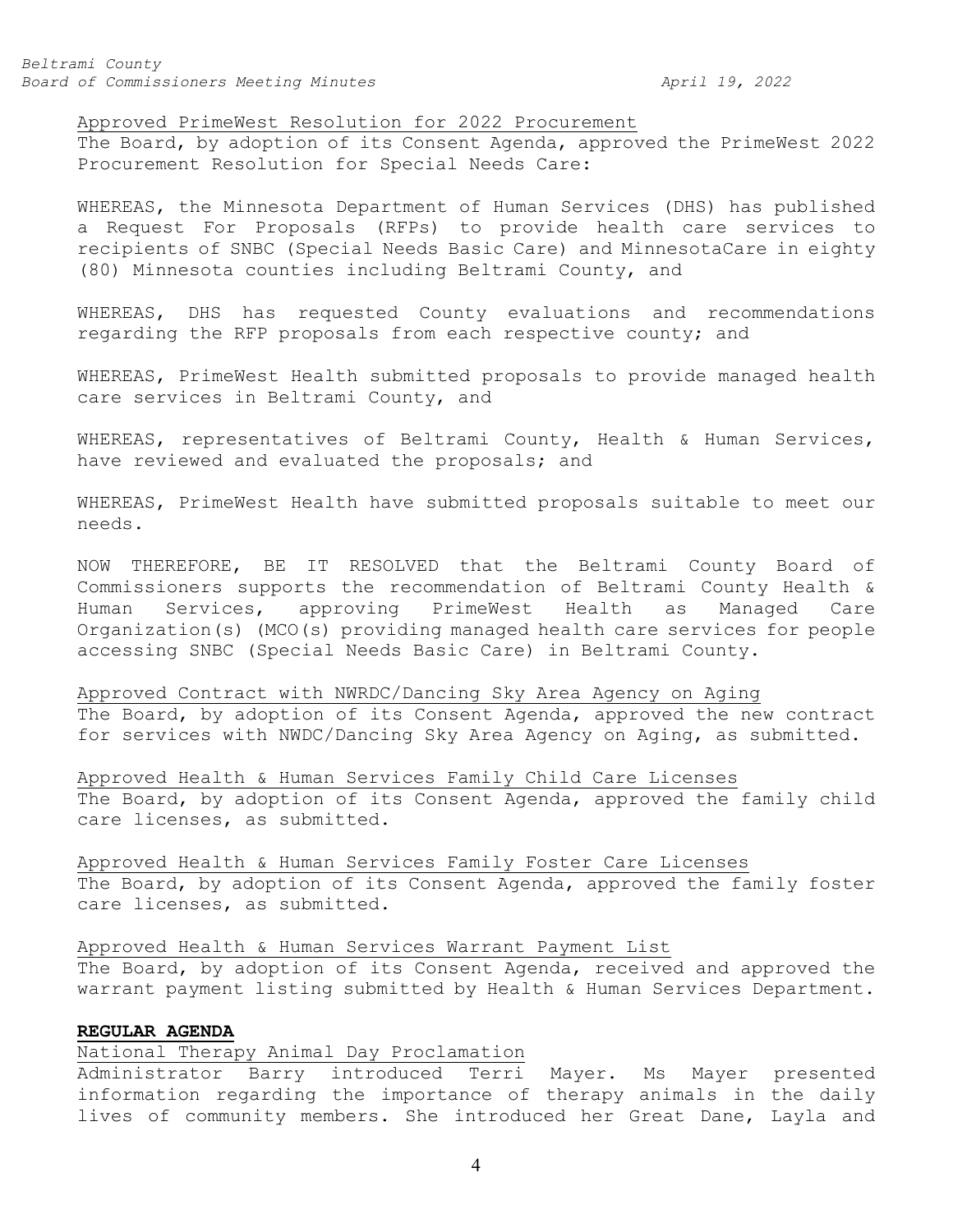talked about the work they do with Pet Partners and working with individuals in crisis.

A motion was made by Commissioner Gaasvig and seconded by Commissioner Anderson to proclaim April 30 as National Therapy Animal Day:

There are thousands of Pet Partners therapy animal teams serving in communities across the United States; and

WHEREAS, Pet Partners has designated April 30 as National Therapy Animal Day; and

WHEREAS, Pet Partners therapy animal teams in Beltrami County play an essential role in improving human health and well-being through the human-animal bond; and

WHEREAS, Pet Partners therapy animal teams make millions of visits per year in settings such as hospitals, nursing homes, schools and hospice; and

WHEREAS, Pet Partners therapy animal teams interact with a variety of people in our community including veterans, seniors, patients, students facing literacy challenges, and those approaching end of life; and

WHEREAS, these exceptional therapy animals who partner with their human companions bring comfort and healing to those in need.

NOW, THEREFORE, I, Tim Sumner, Board Chair of the Beltrami County Board, do hereby proclaim April 30, 2022, as:

"National Therapy Animal Day"

in the County of Beltrami, and encourage our citizens to celebrate our therapy animals and their human handlers. Further, I publicly salute the service of therapy animal teams in our community and in communities across the nation.

PROCLAIMED AND APPROVED this 19th day of April, 2022.

# Countywide Redistricting

Auditor/Treasurer JoDee Treat presented a quick review of the process and stated that the goals for this meeting are to:

- 1. Choose a new Commissioner District Map
- 2. Establish Commissioner District election rotation

Several Commissioners read statements and voiced their opinions on Proposal 2 and other Map proposals and which one they felt would meet the criteria the best, in their opinion.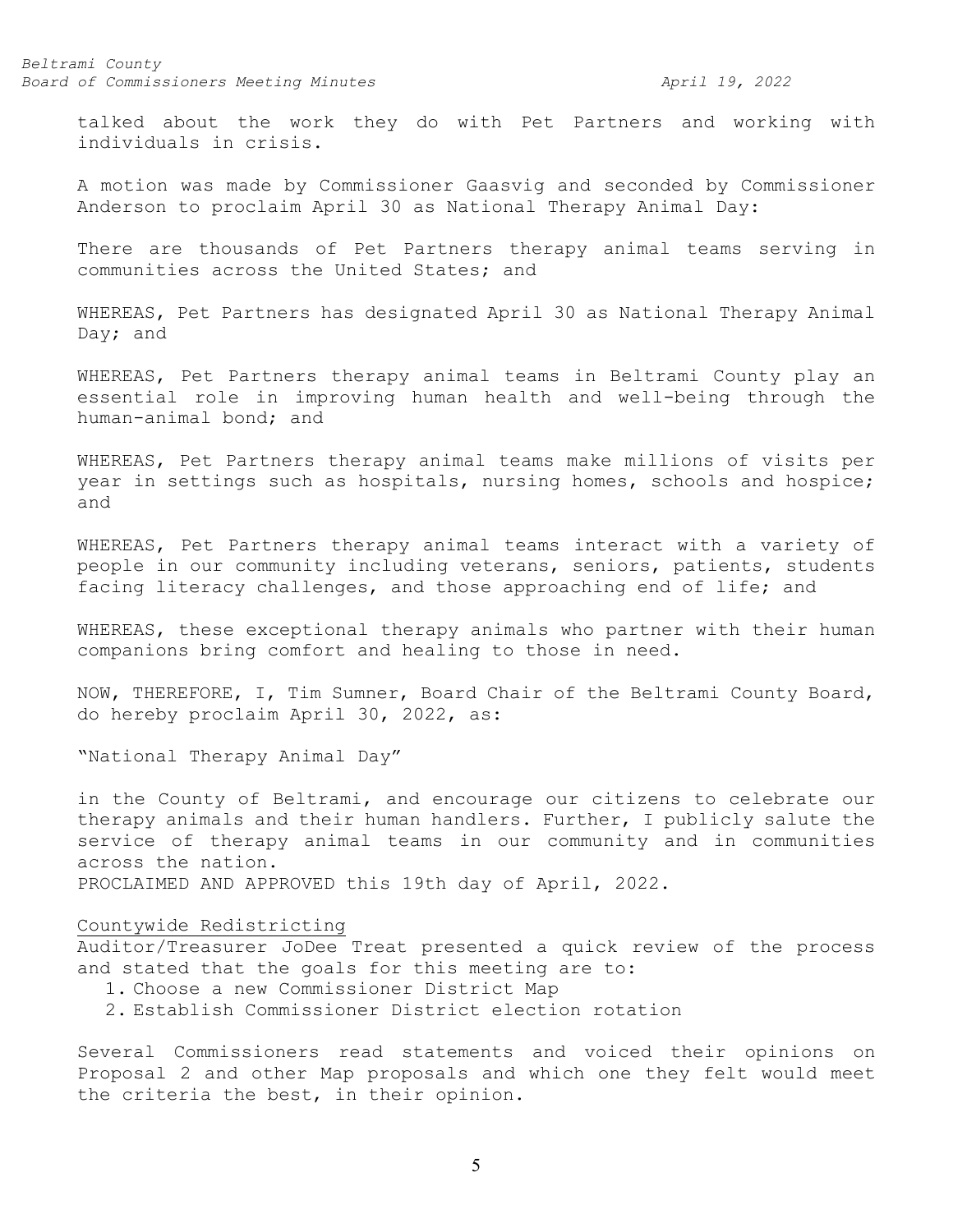A motion was made by Commissioner Olson and seconded by Commissioner Sumner to choose the Proposal 2 Map for Redistricting. Motion passed 3:2 by roll call vote: Commissioners Olson, Anderson and Sumner voting Yes and Commissioners Gaasvig and Lucachick voting No.

# **Proposal 2 Map:**

| <b>Commissioner District 1</b> | <b>Commissioner District 4</b> |                                |
|--------------------------------|--------------------------------|--------------------------------|
| <b>Birch Township</b>          | Alaska Township                |                                |
| <b>Blackduck City</b>          |                                |                                |
| Brook Lake Unorganized #3      | <b>Battle Township</b>         |                                |
| Frohn Township                 | <b>Benville Township</b>       | <b>Commissioner District 5</b> |
| Hagali Township                | Cormant Township               | Bemidji City Ward 2            |
| Hines Township                 | <b>Durand Township</b>         | Bemidji City Ward 3            |
| Moose Lake Township            | <b>Funkley City</b>            | Northern Township              |
| Port Hope Township             | Hamre Township                 |                                |
| <b>Sugar Bush Township</b>     | Hornet Township                |                                |
| <b>Summit Township</b>         | <b>Kelliher City</b>           |                                |
| <b>Taylor Township</b>         | Kelliher Township              |                                |
| Ten Lake Township              | Langor Township                |                                |
| Tenstrike City                 | Lee Township                   |                                |
| Turtle Lake Township           | Little Rock                    |                                |
| <b>Turtle River City</b>       | Maple Ridge Township           |                                |
| <b>Turtle River Township</b>   | Minnie Township                |                                |
|                                | Nebish Township                |                                |
| <b>Commissioner District 2</b> | North Beltrami Unorganized #1  |                                |
| Bemidji City Ward 1            | O'Brien Township               |                                |
| Bemidji City Ward 4            | Ponemah                        |                                |
| Bemidji City Ward 5            | Quiring Township               |                                |
| <b>Commissioner District 3</b> | <b>Red Lake</b>                |                                |
| Bemidji Township               | Redby                          |                                |
| <b>Buzzle Township</b>         | Roosevelt Township             |                                |
| <b>Eckles Township</b>         | <b>Shooks Township</b>         |                                |
| <b>Grant Valley Township</b>   | Shotley Township               |                                |
| Jones Township                 | Spruce Grove Township          |                                |
| Lammers Township               | <b>Steenerson Township</b>     |                                |
| Liberty Township               | Upper Red Lake Unorganized #2  |                                |
| Solway City                    | Waskish Township               |                                |
| <b>Wilton City</b>             | Woodrow Township               |                                |